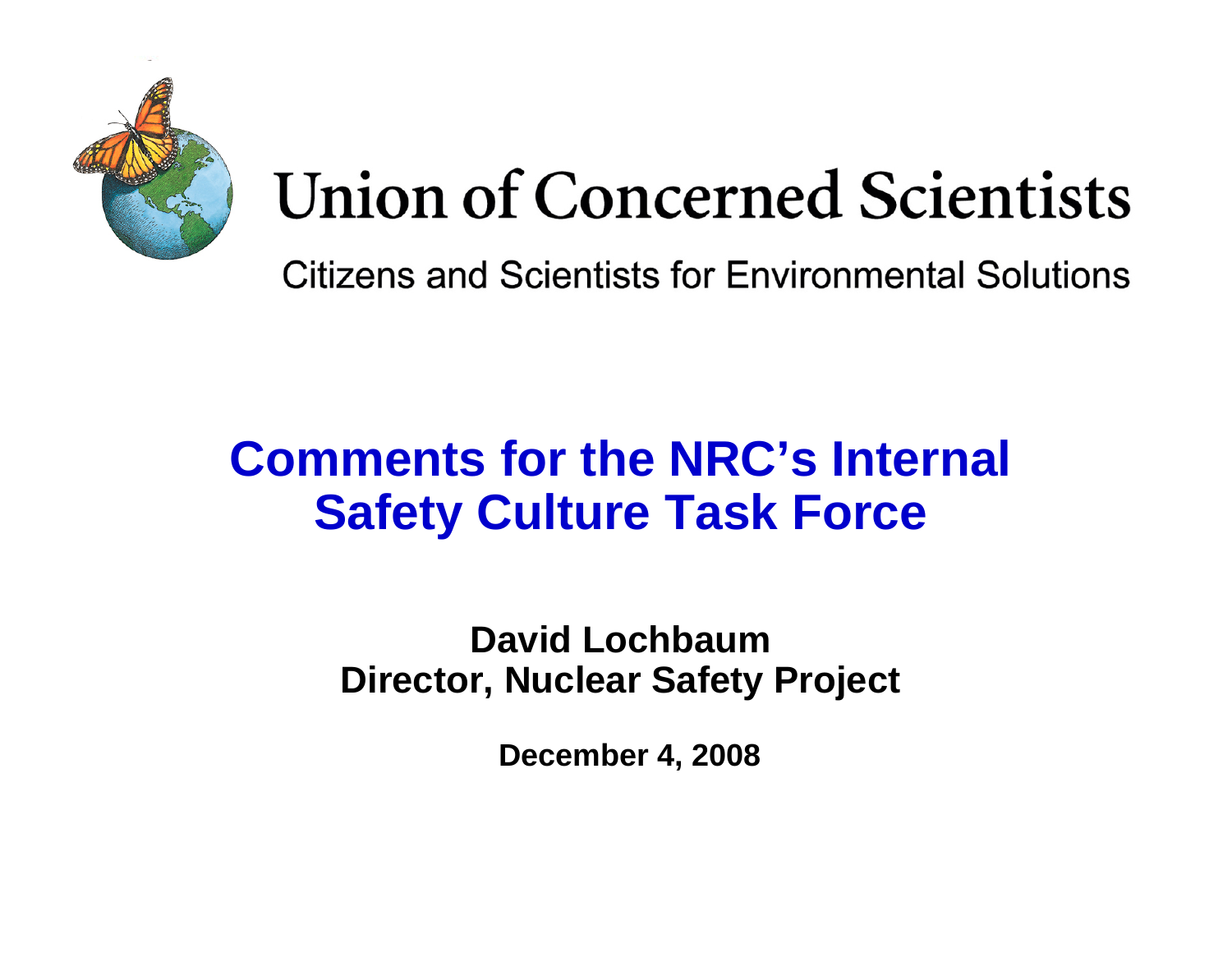

**Citizens and Scientists for Environmental Solutions** 



**The NRC deserves credit for taking the fine work it has done in recent years regarding safety culture at operating reactor sites and bringing it in-house.**

**The NRC also deserves credit for engaging external stakeholders as part of its internal safety culture task force efforts.** 

*Things are on track to a win-win-win outcome.*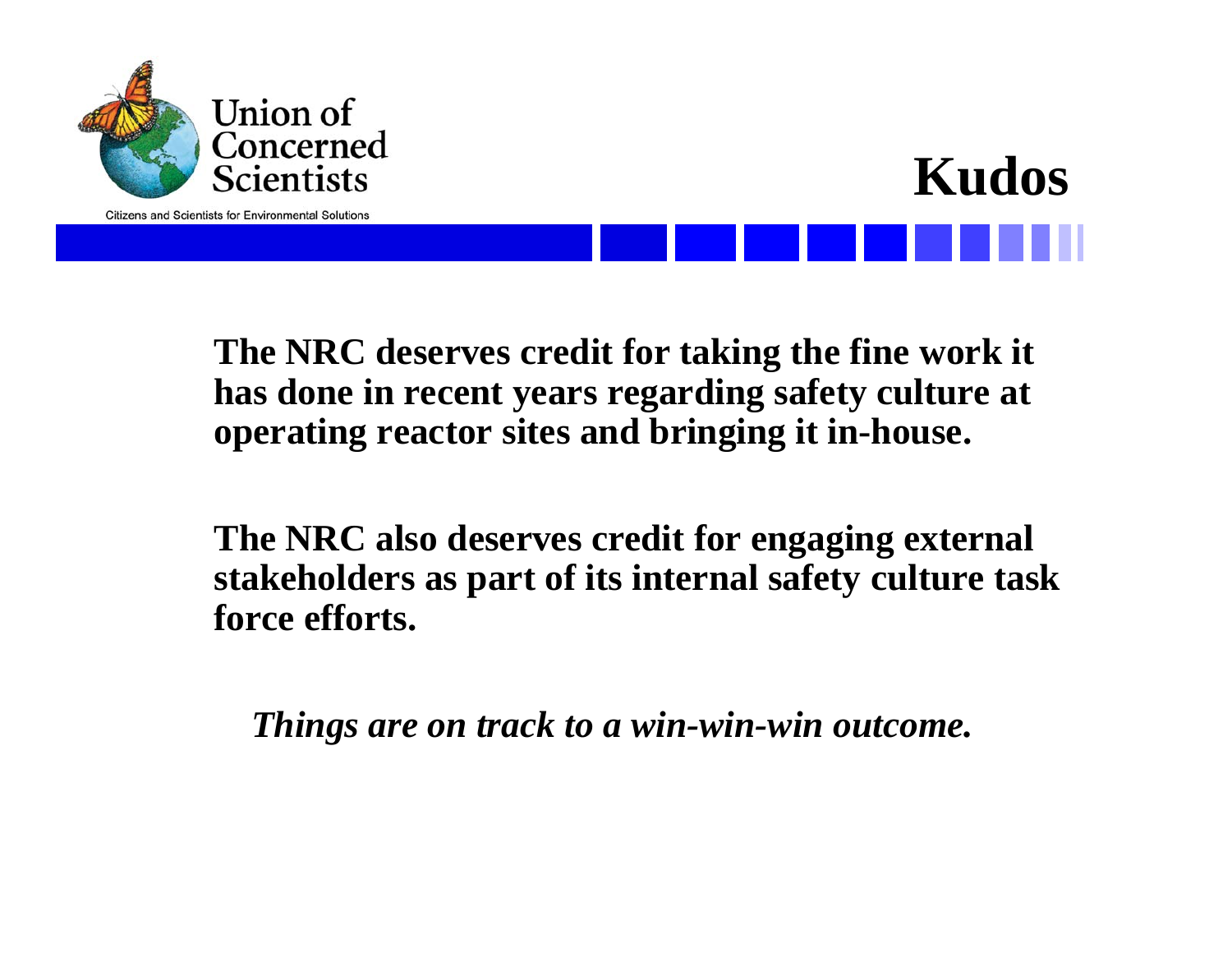



- $\blacksquare$ **Corrective action program**
- $\blacksquare$ **Credible Differing Professional Opinion process**
- $\blacksquare$  **"Protecting People and the Environment" – NRC staff are people, too, and must be protected**
- $\blacksquare$ **Non-Concurrence workaround**
- $\blacksquare$ **Periodic surveys made publicly available**
- $\blacksquare$ **Formal continuous improvement component**
- $\blacksquare$ **Communication, communication, communication**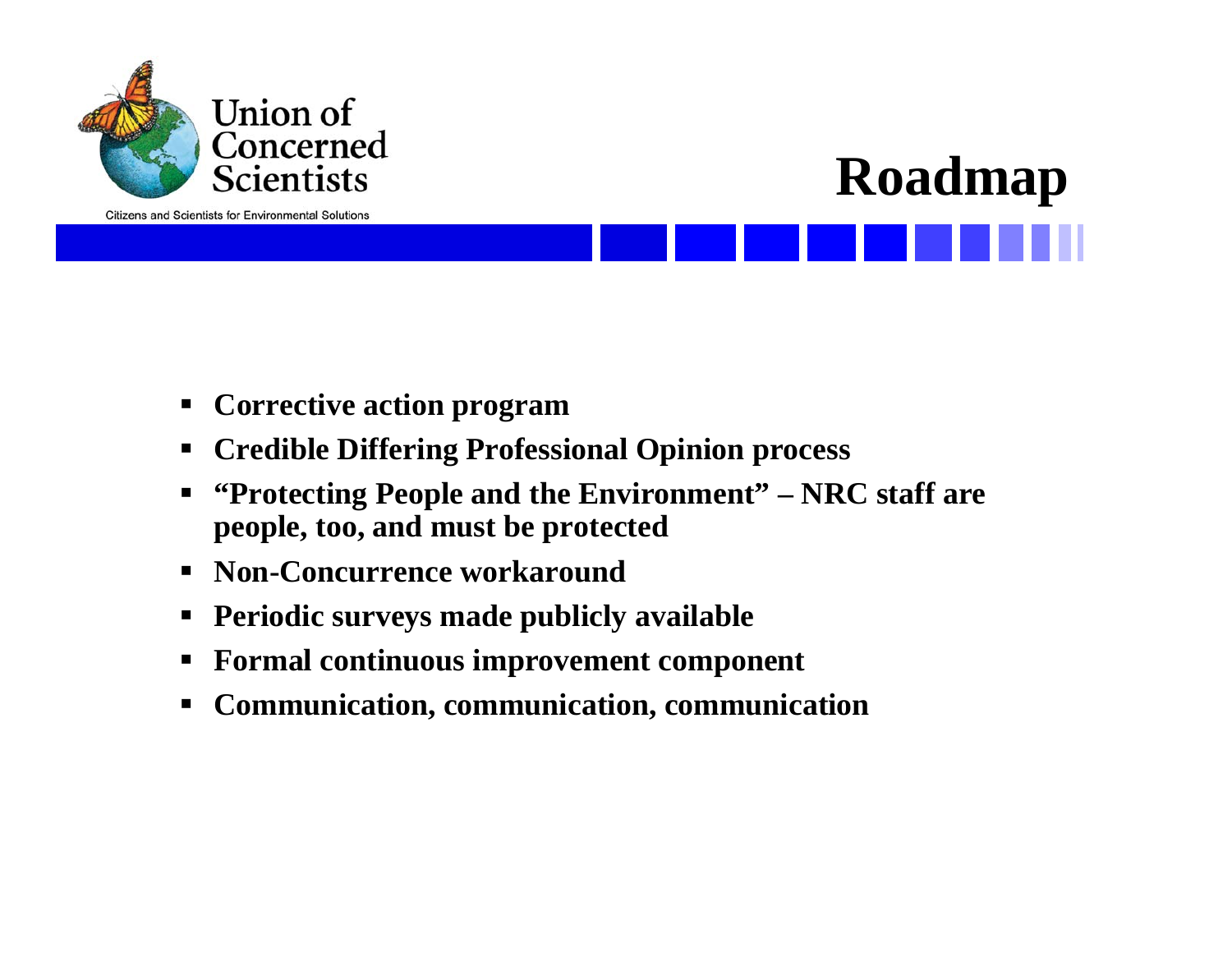

### **Corrective Action Program Straw Man**

**Citizens and Scientists for Environmental Solutions** 

- **Each NRC program office (e.g., NRR, RES, NSIR, NMSS, NRO, NIRS, Region 1, …, Region IV, etc.) should have maintain its own corrective action process for problems within its area of responsibility**
- **An overall sponsor, perhaps at the EDO office level, should monitor the implementation of the various corrective action processes**
- **Each corrective action process should provide the proper context for each problem identified, answering questions like "could this problem have been found sooner?", "are there related problems to be fixed?", etc.**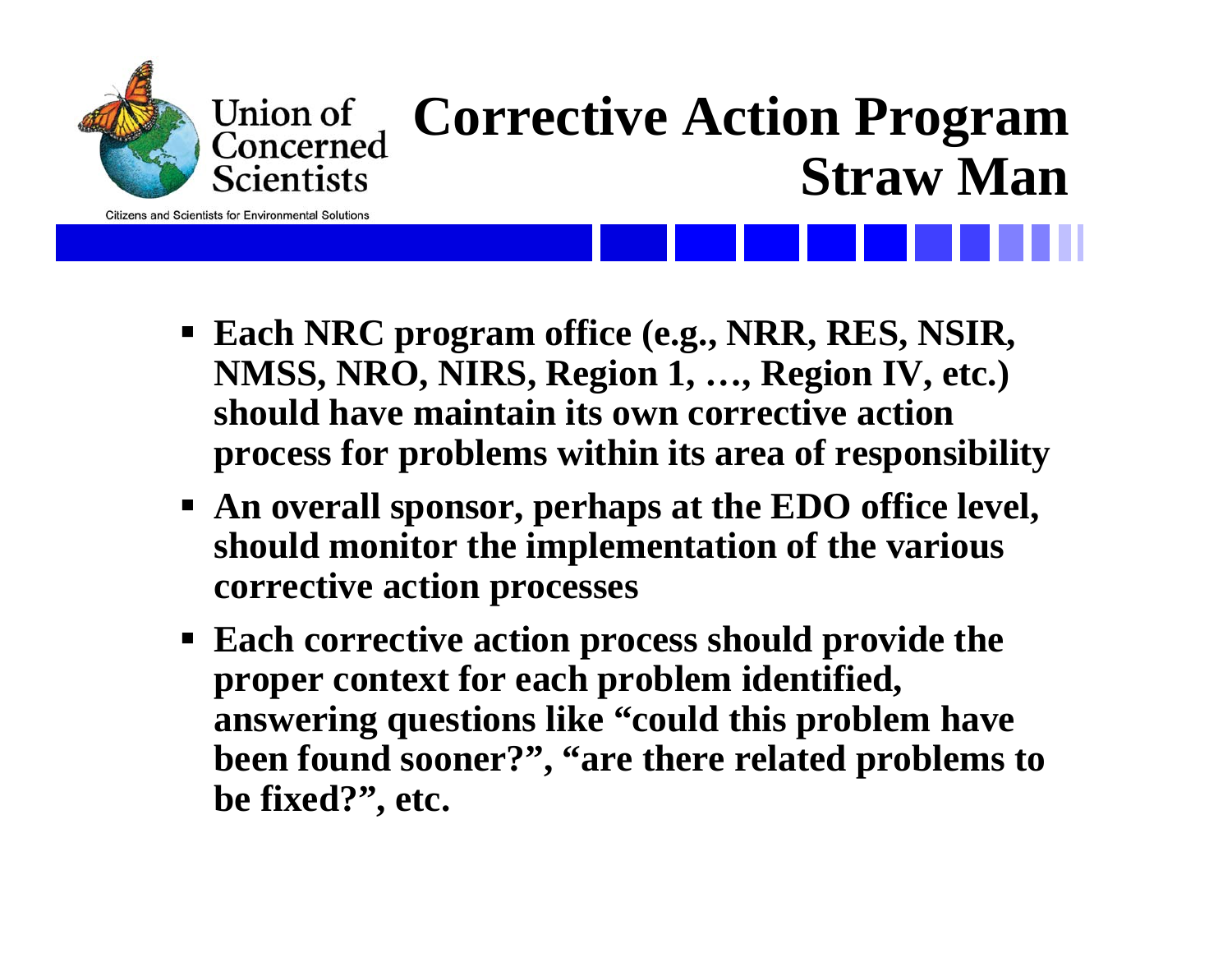

## **DPOStraw Man**

- **DPO program today is reminiscent of SALP/Watch List yesterday – effort going into determinations is not matched by effort acting upon the determinations**
- **"Accepted" recommendations from DPO program should be entered into corrective action process and tracked to expeditious completion**
- **ACRS should periodically, at least annually, review the technical adequacy of a sampling of DPO decisions and recommendation resolutions**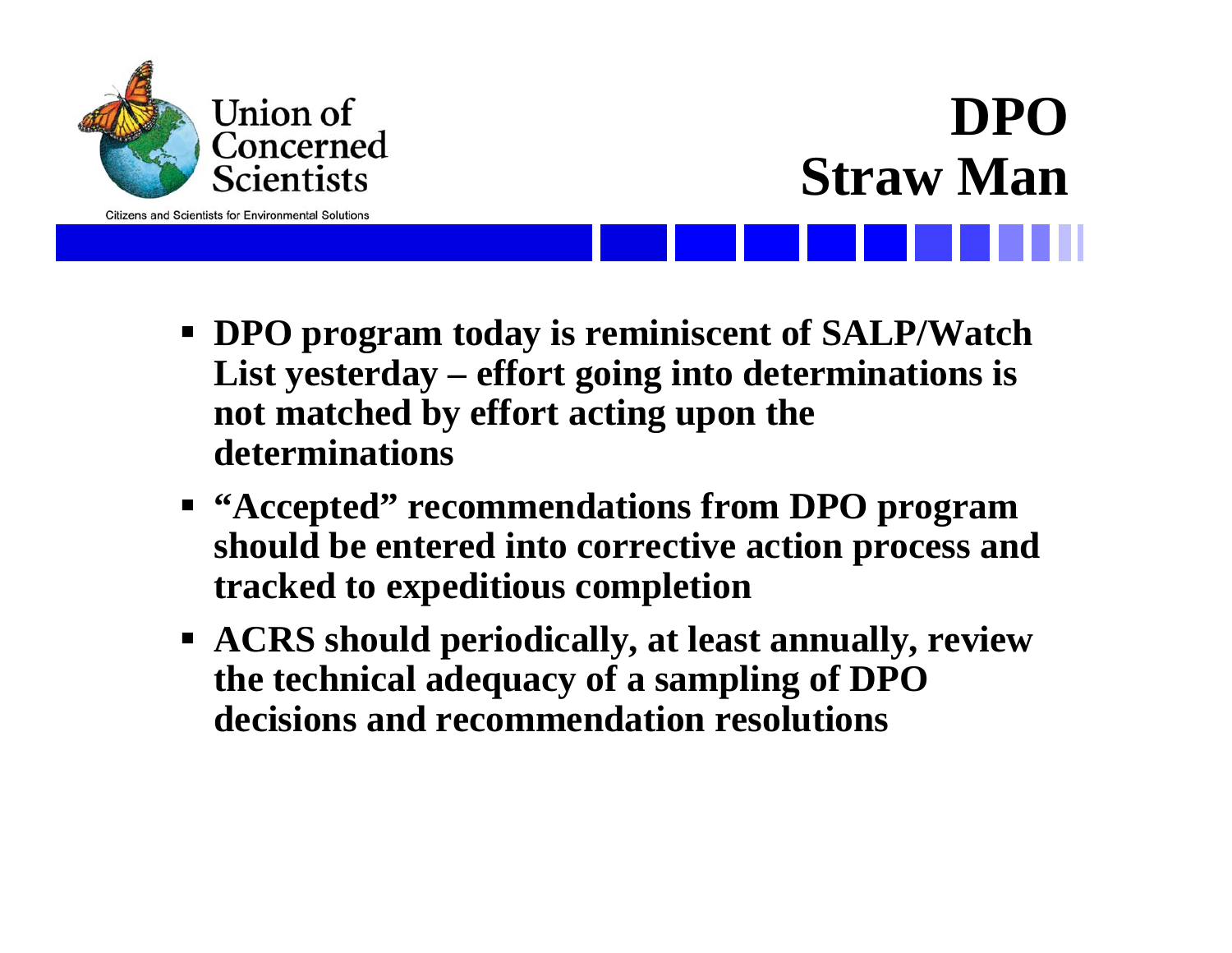

# **Protecting NRC People**

- **NRC revised 10 CFR Part 26 to, among other things, protect workers at nuclear power plants from impairment from fatigue by (a) limiting their working hours, and/or (b) guaranteeing their right to self-declare feeling fatigued**
- **Anecdotally, it seems that NRC staff lack comparable protections and must put in sustained long work weeks to meet schedules**
- **"Do as I say, not as I do" must be done away with**
- **NRC must manage organizational growth and the inherent "musical chairs" without compelling staff to work under sustained stress.**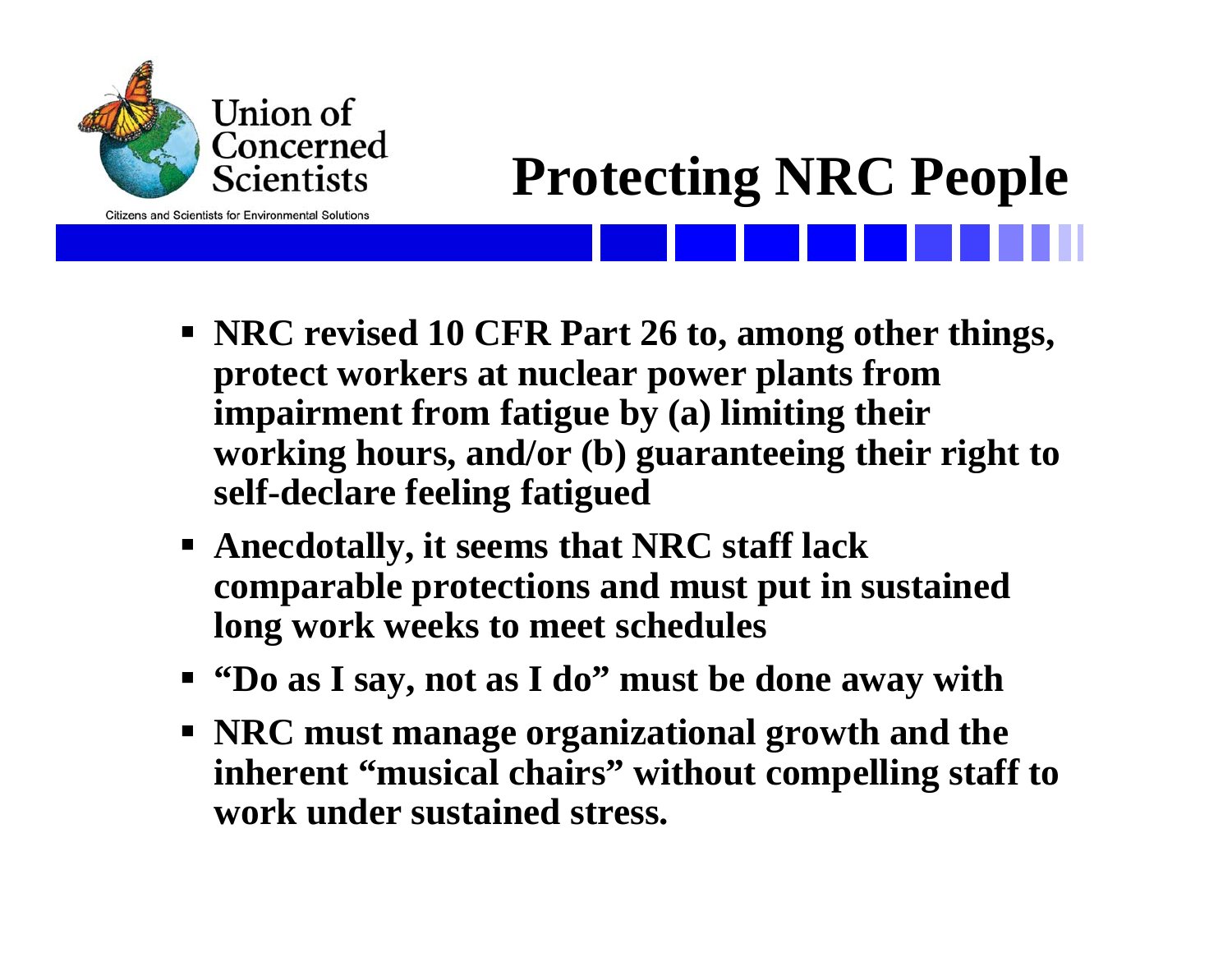

### **Non-Concurrence Elimination**

- **Non-Concurrence process is a work-around that facilitates non-resolution of nuclear safety issues**
- **There's something fundamentally flawed when a process allows subject matter experts to go on record opposing something that management then green lights – it smacks of the Challenger o-ring concern non-resolution and other examples of safety questions going unanswered**
- **The non-concurrence process must be eliminated or revamped to achieve rather than avoid resolutions**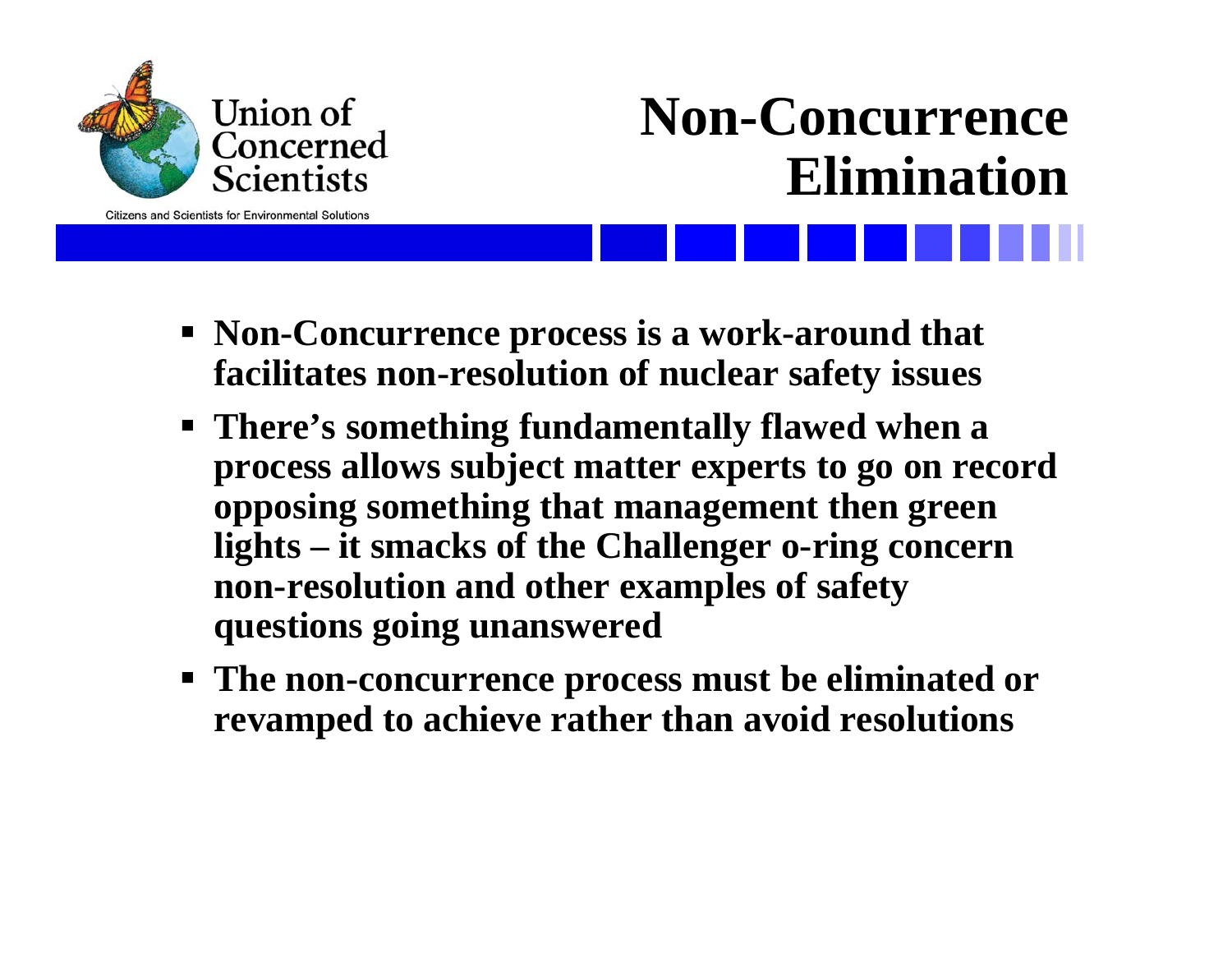

### **Periodic Work Force Surveys**

- **Many of NRC's licensees periodically survey the work force – not just as part of the recovery from well-documented safety culture problems but proactively for the purpose of avoiding significant safety culture problems**
- **NRC would reap equal benefits from periodic surveys of its work force**
- **Absolute quantification of safety culture at any given time is difficult, whereas relative measures are easier**
- **Making survey results public would be consistent with NRC's transparency goals**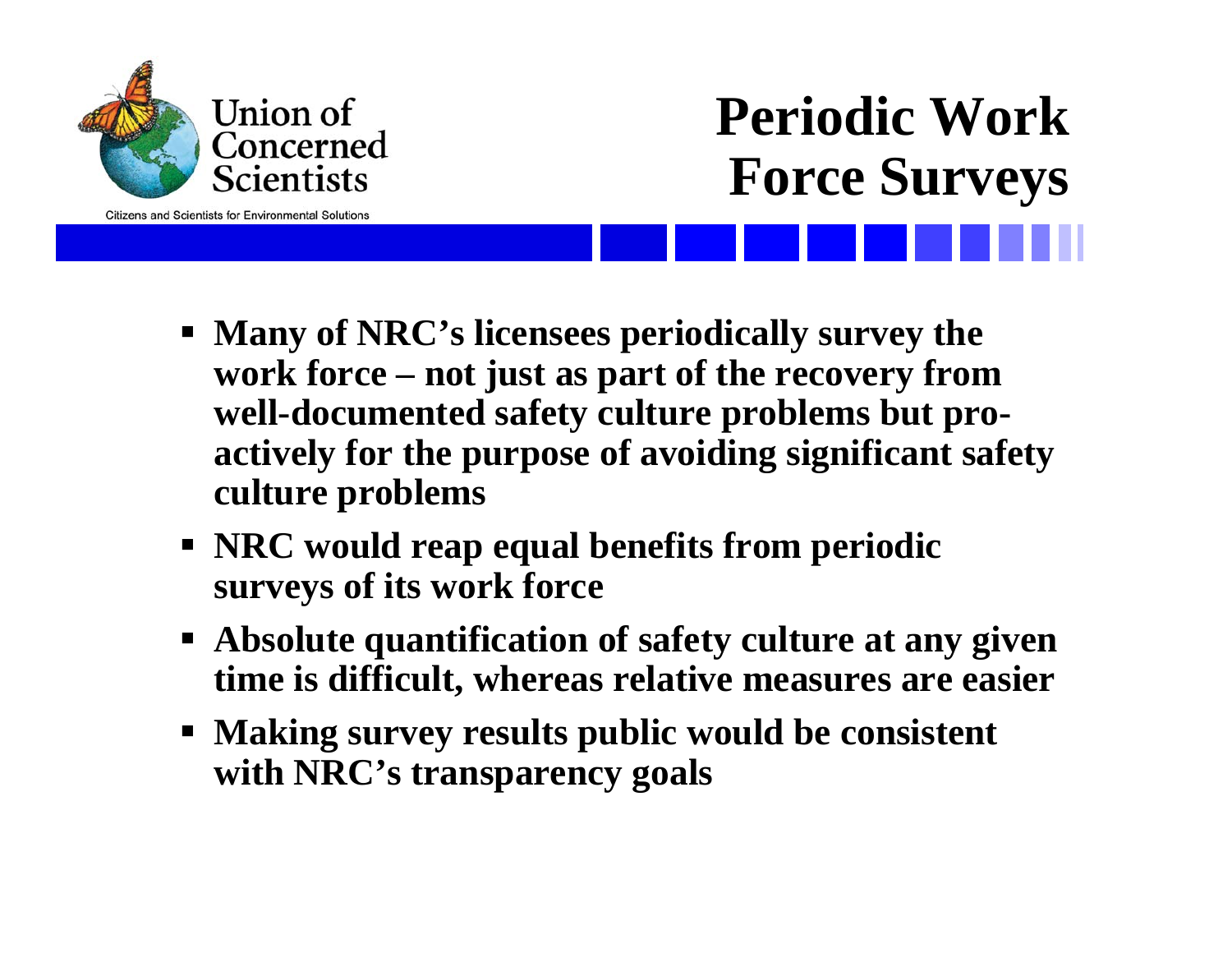

# **Formal Continuous Improvement**

- **By procedure, the charter of every augmented inspection team and special inspection team should include a formal, documented evaluation of the event against the reactor oversight process to determine if the scope, method and frequency of baseline inspections needs tweaking.**
- **By procedure, the agency's actions in response to GAO, OIG, etc. recommendations should include a formal, documented evaluation if process changes are warranted so as to have staff find and fix such issues instead of GAO or OIG.**